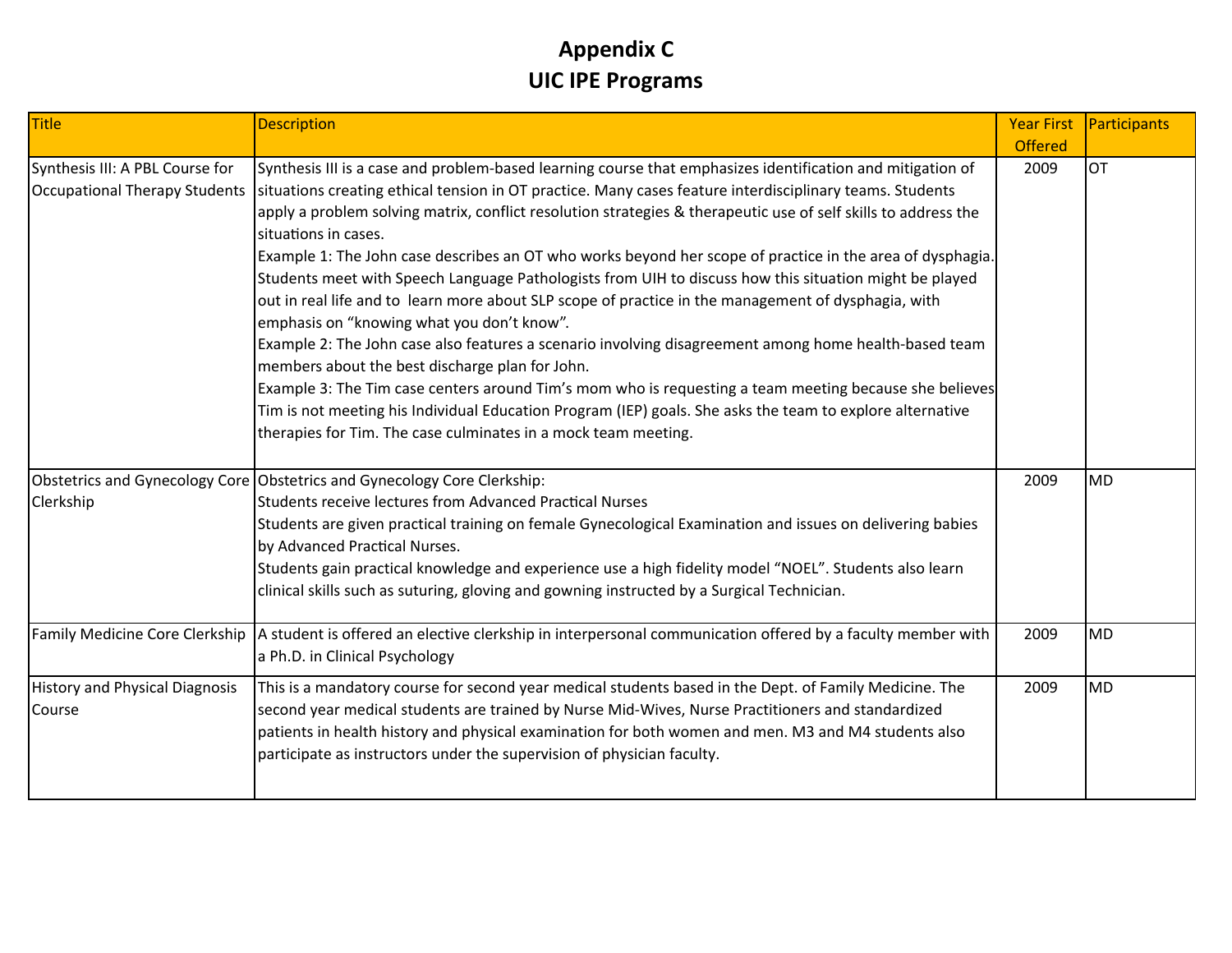| Title                                      | <b>Description</b>                                                                                                                                                                                                                                                                                                                                                                                                                                                                                                                                                                                                                                                                                                                                                                                                                                                                                                                                                                                                                                                                                                                                                                                                                                                                                                                                                              | <b>Year First</b><br><b>Offered</b> | Participants |
|--------------------------------------------|---------------------------------------------------------------------------------------------------------------------------------------------------------------------------------------------------------------------------------------------------------------------------------------------------------------------------------------------------------------------------------------------------------------------------------------------------------------------------------------------------------------------------------------------------------------------------------------------------------------------------------------------------------------------------------------------------------------------------------------------------------------------------------------------------------------------------------------------------------------------------------------------------------------------------------------------------------------------------------------------------------------------------------------------------------------------------------------------------------------------------------------------------------------------------------------------------------------------------------------------------------------------------------------------------------------------------------------------------------------------------------|-------------------------------------|--------------|
| Internal Medicine Core<br>Clerkship        | Students are part of an interdisciplinary team. (Includes M.D. Attendings, M.D. Residents, Medical Students,<br>Registered Nurses, Advanced Practical Nurses, Nursing Students, Physician Assistants, Pharmacologists and<br>Registered Dieticians). Each member of the team provides information concerning the patient from their<br>discipline.<br>Nutrition sessions given by a Ph.D. in Nutritional Sciences and sessions provided by a Registered Dietician.<br>Clinical Skills taught by a Registered Nurse/House Officer.                                                                                                                                                                                                                                                                                                                                                                                                                                                                                                                                                                                                                                                                                                                                                                                                                                               | 2009                                | <b>MD</b>    |
| Occupational Therapy Level II<br>Fieldwork | Students participate in two 12-week full-time clinical rotations in a hospital, outpatient or community<br>setting. In addition to providing patient care, students are often required to complete a project related to<br>the experience. Students interact with other professions (and possibly with students from other programs)<br>as part of patient care responsibilities.<br>The learning objectives for these experiences, which are also formal courses in their curriculum, include the<br>following:<br>1. Communicates the roles of the occupational therapist to service providers in a clear, confident and<br>accurate manner.<br>2. Obtains necessary information from resources such as client, families, service providers prior to and<br>during the evaluation process.<br>3. Demonstrates the ability to communicate intervention plans and outcomes in clinical care meetings/IEP<br>meetings/case management conferences.<br>4. Involve client/family/team members/significant others in goal setting and intervention process.<br>5. Reports unusual and/or critical information gathered during assessment to appropriate staff member.<br>6. Communicates and collaborates with other members to achieve established goals<br>7. Develops and maintains rapport with clients/families/staff/supervisor that enhances the therapeutic<br>relationship | 2009                                | <b>OT</b>    |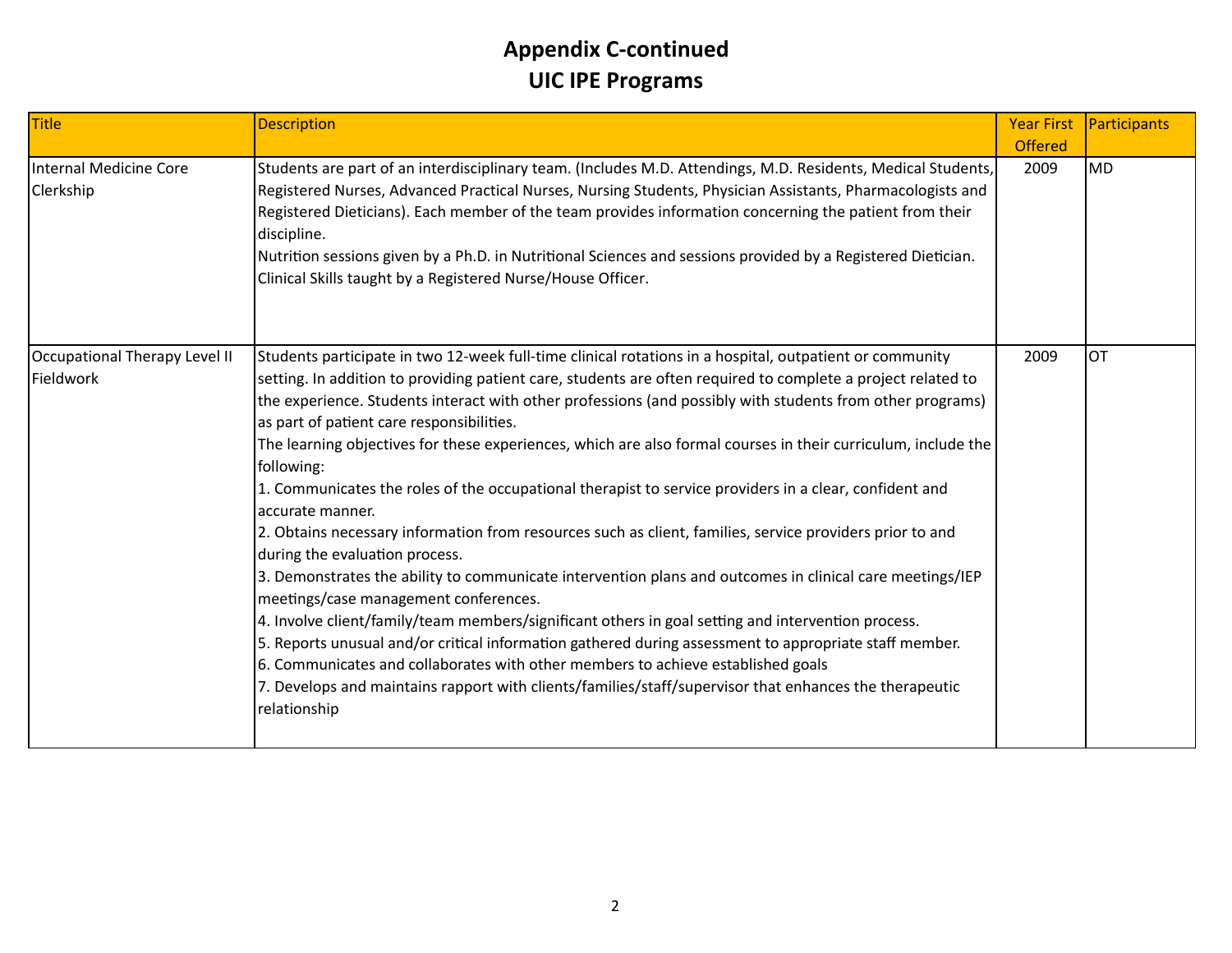| Title                                        | <b>Description</b>                                                                                                                                                                                                                                                                                                                                                                                                                                                                                                                                                                                                                                                                                                                                                                                                                                                                                                                                                                                                                                                                        | <b>Year First</b><br><b>Offered</b> | Participants        |
|----------------------------------------------|-------------------------------------------------------------------------------------------------------------------------------------------------------------------------------------------------------------------------------------------------------------------------------------------------------------------------------------------------------------------------------------------------------------------------------------------------------------------------------------------------------------------------------------------------------------------------------------------------------------------------------------------------------------------------------------------------------------------------------------------------------------------------------------------------------------------------------------------------------------------------------------------------------------------------------------------------------------------------------------------------------------------------------------------------------------------------------------------|-------------------------------------|---------------------|
| January 2016 IPE Immersion<br>Day - Rockford | This is a half-day IPE Immersion seminar which brings together nursing, pharmacy, and medical students<br>from UIC- Rockford and OSF school of nursing. Starting 2017, Rockford University school of nursing will be<br>participating at this event. This seminar will immerse students in an interprofessional learning experience<br>that is case-based and utilizes video simulations, small interprofessional group interactions and highly<br>trained simulated patients to develop knowledge, attitudes and skills needed for collaborative team-based,<br>patient-centered care.<br>PROGRAM OBJECTIVES: At the end of the Immersion Day, learners will have competence in:<br>1) Explaining the roles and responsibilities of one's own profession and the roles and responsibilities of<br>other care providers<br>2) Evaluating how verbal and electronic communication can facilitate or hinder collaboration and team<br>function.<br>3) Analyzing the interactions within the interprofessional team contributing to safe, respectful and effective<br>patient-centered care. | 2012                                | BSN, MD, Phar<br>mD |
| Over the Counter (OTC) Drugs<br>Selective    | P4 pharmacy students (on academic rotation)/Community Practice Pharmacy Residents lead an elective<br>seminar on the appropriate use of OTC Drugs for M3 medical students on their required Family Medicine<br>rotation.<br>M3s are given informational slides on OTC drugs to review prior to the first session.<br>During the first session of the selective, the P4s lead a discussion of OTC drugs using a case-based format.<br>For the second session, the M3s present and discuss a therapeutic question that was identified during the<br>patient care portion of their rotation.                                                                                                                                                                                                                                                                                                                                                                                                                                                                                                 | 2012                                | MD, PharmD          |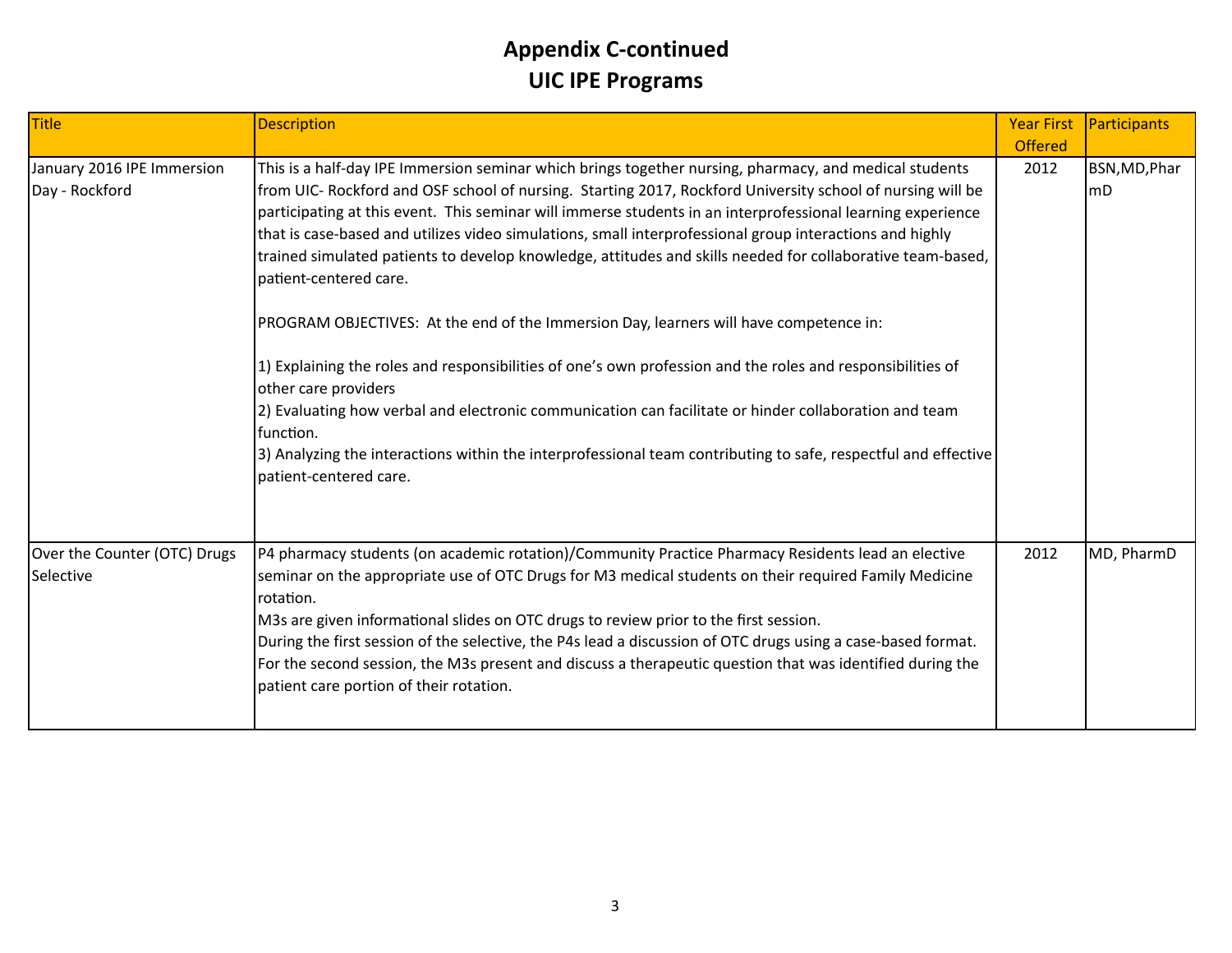| Title                                               | <b>Description</b>                                                                                                                                                                                                                                                                                                                                                                                                                                                                                                                                                                                                                                                                                                                                                                                                                                                                                                                                                                                                                                                                                                                                                                                                                                                                                                                                                                                                                                                                                                                                              | <b>Year First</b><br><b>Offered</b> | Participants                                                                    |
|-----------------------------------------------------|-----------------------------------------------------------------------------------------------------------------------------------------------------------------------------------------------------------------------------------------------------------------------------------------------------------------------------------------------------------------------------------------------------------------------------------------------------------------------------------------------------------------------------------------------------------------------------------------------------------------------------------------------------------------------------------------------------------------------------------------------------------------------------------------------------------------------------------------------------------------------------------------------------------------------------------------------------------------------------------------------------------------------------------------------------------------------------------------------------------------------------------------------------------------------------------------------------------------------------------------------------------------------------------------------------------------------------------------------------------------------------------------------------------------------------------------------------------------------------------------------------------------------------------------------------------------|-------------------------------------|---------------------------------------------------------------------------------|
| IPE Immersion Day - Chicago -<br>2016               | IPE Immersion Day is an introductory learning experience for students from the 7 health science colleges on<br>the Chicago campus. Before participating in a 4 hour event at the UIC Forum, students complete<br>preparatory work through Blackboard. The preparatory work includes completion of a survey of self-<br>confidence in interprofessional collaboration, watching 5 minute videos that provide foundational<br>knowledge about each of the participating professions and reviewing the IPEC Core Competencies for<br>Interprofessional Collaborative Practice.<br>At the immersion day, students are assigned to interprofessional teams of 10 students. Each team has a<br>facilitator who is faculty or staff at UIC. The learning experiences at the immersion event included key note<br>speakers, an ice breaker, a group exercise to explore role similarities and differences and work on a patient<br>case of a 53 y/o male with chronic pain and an opioid substance abuse problem. The case is presented<br>through a set of videos that depict contrasting team interactions of the same scenario - one demonstrated a<br>dysfunctional team and the other demonstrated a more functional team. The scenarios take place in a<br>primary care office and at a pain clinic to which the patient is referred by the primary care team. At the end<br>of the 4 hour immersion experience the students and facilitators completed a program evaluation focuses<br>on their reactions to the preparation for the event and the event itself. | 2013                                | HIM, BSN,<br>Nutrition,<br>MHA, MSW,<br>HI, OT, DDM,<br>MD, DNP, DPT,<br>PharmD |
| <b>Graduate Courses in Disability</b><br>and Ethics | - Two online graduate courses in disability and ethics (DHD 514 - Ethical Issues in Disability and DHD 517<br>Ethics and Disability: Contemporary Problems) were developed and taught by a faculty member in Dept of<br>DHD and a faculty member in the College of Nursing. Each course covers the fundamentals of bioethical<br>principles and a critique of the use of the principles from a disability ethics perspective. Readings are taken<br>from a vast variety of sources: philosophy, ethics, disability studies, literature from medicine, nursing, and<br>other health professions, education, public policy, and community activism. Videos from a variety of<br>sources (Ex: PBS, NPR, YouTube) are used. Guest speakers present a narrated Powerpoint and moderate<br>discussion for a period of time. Students are expected to post comments in response to discussion<br>questions, analyze cases, prepare a topic file of sources on a particular, approved topic, and submit a review<br>of a book or movie relevant to the course topics.                                                                                                                                                                                                                                                                                                                                                                                                                                                                                                   | 2013                                | APN, MPH, MS<br>W,OT, DPT                                                       |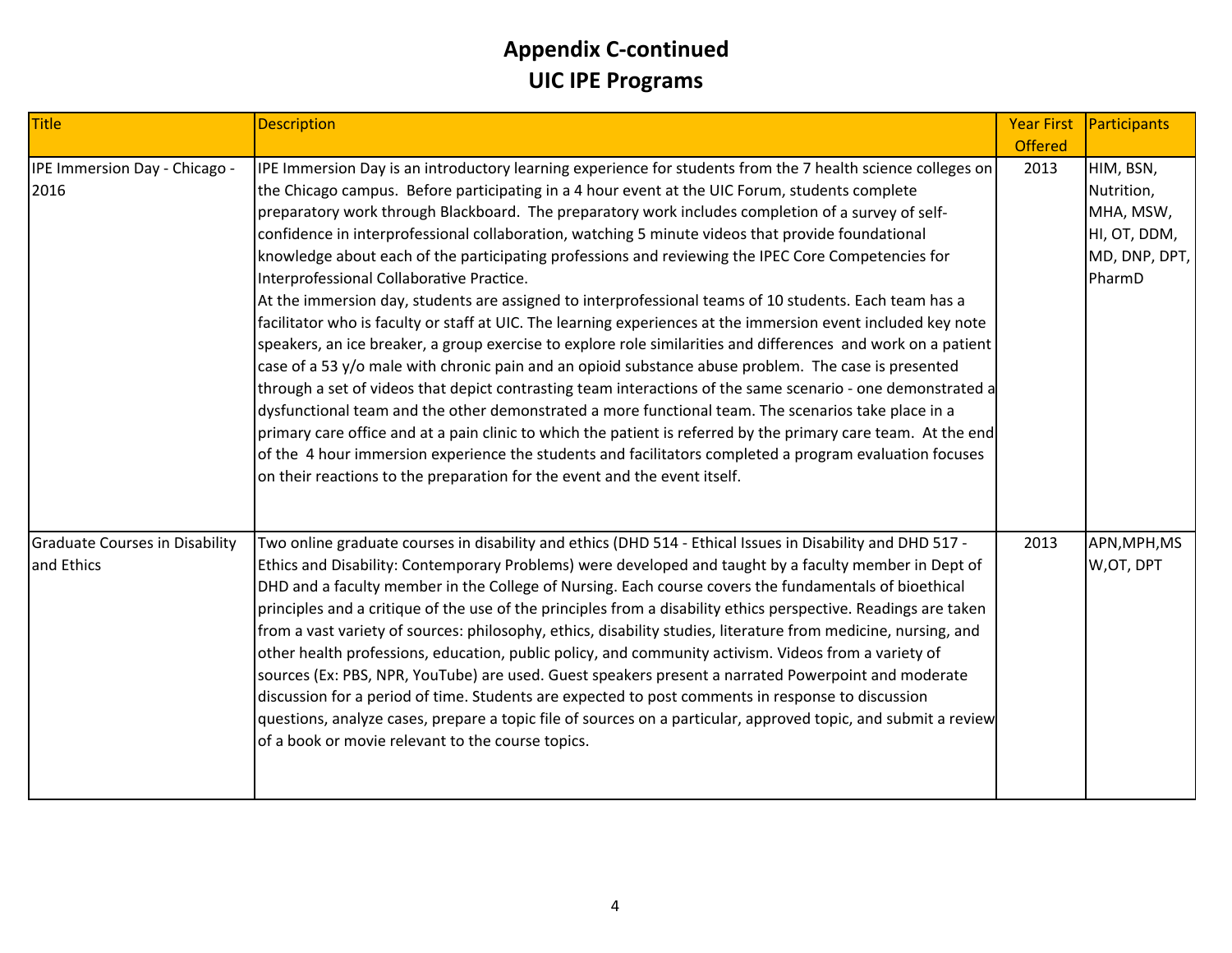| Title                                                                | <b>Description</b>                                                                                                                                                                                                                                                                                                                                                                                                                                                                                                                                                                                                                                                                                                                                                                                                                                                                                                                                                                                                                                                                                                                                                                                                                                                                                                                                                                                                                                                                                 | <b>Year First</b> | Participants                              |
|----------------------------------------------------------------------|----------------------------------------------------------------------------------------------------------------------------------------------------------------------------------------------------------------------------------------------------------------------------------------------------------------------------------------------------------------------------------------------------------------------------------------------------------------------------------------------------------------------------------------------------------------------------------------------------------------------------------------------------------------------------------------------------------------------------------------------------------------------------------------------------------------------------------------------------------------------------------------------------------------------------------------------------------------------------------------------------------------------------------------------------------------------------------------------------------------------------------------------------------------------------------------------------------------------------------------------------------------------------------------------------------------------------------------------------------------------------------------------------------------------------------------------------------------------------------------------------|-------------------|-------------------------------------------|
|                                                                      |                                                                                                                                                                                                                                                                                                                                                                                                                                                                                                                                                                                                                                                                                                                                                                                                                                                                                                                                                                                                                                                                                                                                                                                                                                                                                                                                                                                                                                                                                                    | <b>Offered</b>    |                                           |
| April 2016 IPE Immersion Day<br>event- Peoria Campus                 | This IPE immersion Day was a 1/2 day event implemented in a morning and repeated afternoon format at<br>the JUMP Simulation Center in Peoria, Illinois. It involved learners/faculty from 4 UIC campuses- Urbana,<br>Peoria, Quad Cities, and Springfield. Instructional methods included a plenary session of main<br>concepts/domains of IPE with interactive group activity, case study small group simulation with<br>standardized patients, and large group video-aided discussions. In the small group simulation, student<br>groups of 6-8 were paired with faculty facilitators where they planned a discharge experience; volunteers<br>enacted a discharge planning interaction with the standardized patient which could be observed by the rest<br>of the student team through closed-circuit video, and then the patient, student volunteers, rest of the<br>student team and faculty facilitators met to debrief on the experience. The focus of the debrief was on the<br>communication, interaction, and teamwork of student professionals in collaboration with the patient. The<br>large group discussions focused on exploration of values, roles, communication and teamwork in response<br>to videotaped role playing scenarios. For both the morning and afternoon learning groups, a meal prior to<br>the conference was provided in which students sat with their interprofessional team members to start<br>developing IP relationships prior to the learning activities. | 2014              | BSN, MSW,<br>DDM,<br>MD, DNP, Phar<br>mD, |
| Care Plan Development for<br><b>RPHARM and RMED students</b><br>2016 | This 3.5 hour learning experience is for pharmacy and medical students in the Rural Pharmacy (RPHARM)<br>and Rural Medicine (RMED) Programs on the Rockford campus. The students are assigned to<br>interprofessional teams and given basic information on a patient case. There are 16 or 18 teams. Each team<br>of students is asked to prepare to interview a standardized patient. After the interview, students are asked<br>to create a care plan. Faculty leads a debriefing session where student teams present a portion of their plan<br>to the group, share what they learned about working with a different healthcare profession, and explain<br>how they feel a healthcare professional from a different field could impact patient care.<br>The same experience is repeated twice - once in the 2nd year and once in the 3rd year of the RPHARM and<br>RMED Programs. The case for the 3rd year students is more complex. The program is held in the evening<br>and food is served.                                                                                                                                                                                                                                                                                                                                                                                                                                                                                                 | 2014              | MD, PharmD,<br>nutrition                  |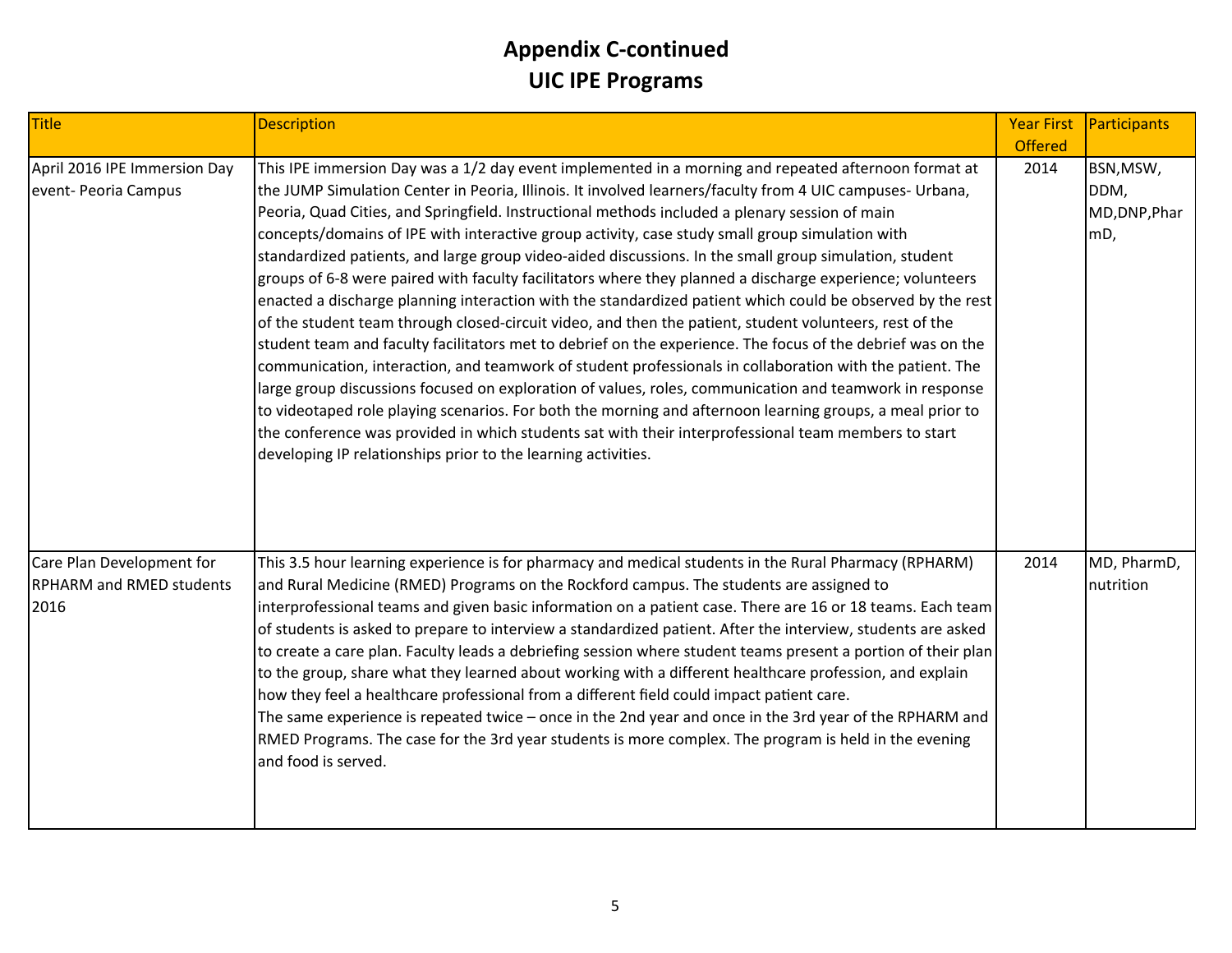| Title                                                        | <b>Description</b>                                                                                                                                                                                                                                                                                                                                                                                                                                                                                                                                                                                                                                                                                                                                                                                                                                                                                                                                                                                                                                                                                                                                                       | <b>Year First</b> | Participants                                 |
|--------------------------------------------------------------|--------------------------------------------------------------------------------------------------------------------------------------------------------------------------------------------------------------------------------------------------------------------------------------------------------------------------------------------------------------------------------------------------------------------------------------------------------------------------------------------------------------------------------------------------------------------------------------------------------------------------------------------------------------------------------------------------------------------------------------------------------------------------------------------------------------------------------------------------------------------------------------------------------------------------------------------------------------------------------------------------------------------------------------------------------------------------------------------------------------------------------------------------------------------------|-------------------|----------------------------------------------|
|                                                              |                                                                                                                                                                                                                                                                                                                                                                                                                                                                                                                                                                                                                                                                                                                                                                                                                                                                                                                                                                                                                                                                                                                                                                          | <b>Offered</b>    |                                              |
| UIH Ethics Committee                                         | All students in any of Professor Swirsky's classes or lectures is invited to attend the University of Illinois<br>Hospital's monthly Ethics Committee meetings. The experience includes an ethics committee primer,<br>attendance at at least one meeting, and a debrief after the meeting to discuss what transpired.<br>A wide range of disciplines are represented at case conference, but more are needed and welcome.                                                                                                                                                                                                                                                                                                                                                                                                                                                                                                                                                                                                                                                                                                                                               | 2014              | Post-<br>Professional<br>(open to<br>anyone) |
| Multistation Health and Health<br><b>Care Simulations</b>    | This is an evening activity organized by the UIC Health Professions Student Council. It is held in the<br>Christine Schwartz Experiential Learning Center at the UIC College of Nursing. The activity is open to<br>students in all of the health professions programs. The session lasts 3 hours.<br>The College of Nursing volunteer faculty work in collaboration with HPSC to identify 4-5 simulation and skill<br>stations that address different health and health care situations. The students work in interprofessional<br>groups and rotate through the stations which vary from public health issues to clinical emergencies.                                                                                                                                                                                                                                                                                                                                                                                                                                                                                                                                 | 2014              | MD,BSN,<br>PharmD, DDM,<br><b>OT</b>         |
| Care Plan Development for<br><b>RPHARM and RMED students</b> | This 3.5 hour learning experience is for pharmacy and medical students in the Rural Pharmacy (RPHARM)<br>and Rural Medicine (RMED) Programs on the Rockford campus. The students are assigned to<br>interprofessional pairs and given basic information on a patient case. There are 16 or 18 pairs of students.<br>Each pair of students is asked to prepare to interview a standardized patient. After the interview, students<br>are asked to create a care plan. Faculty leads a debriefing session where student pairs present a portion of<br>their plan to the group, share what they learned about working with a different healthcare profession, and<br>explain how they feel a healthcare professional from a different field could impact patient care.<br>The same experience is repeated twice - once in the 2nd year and once in the 3rd year of the RPHARM and<br>RMED Programs. The case for the 3rd year students is more complex. The program is held in the evening<br>and food is served. There has been some involvement of dietetic interns and there may be involvement of<br>Nurse Practitioner and Physician Assistant students in the future. | 2014              | PharmD, MD                                   |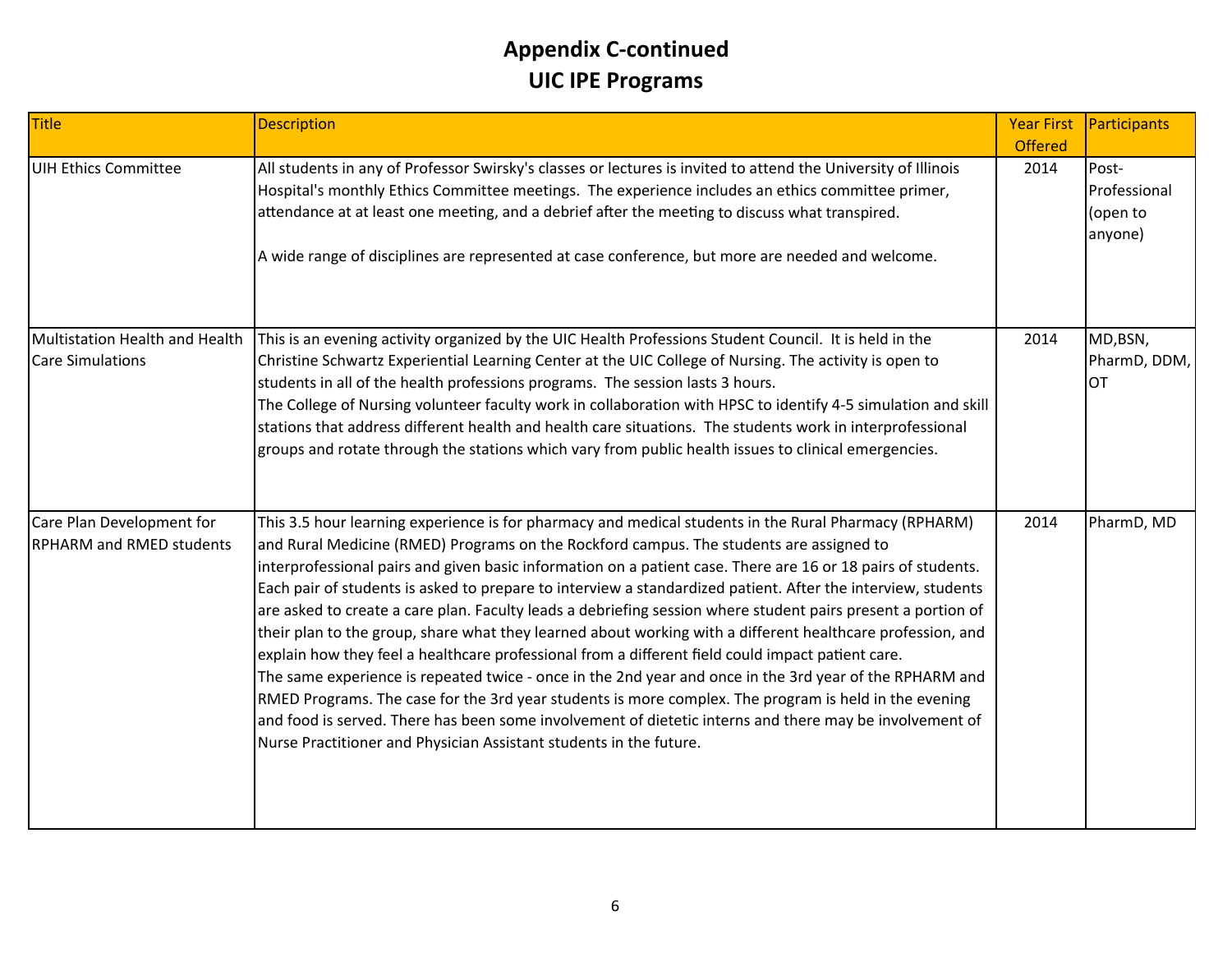| <b>Title</b>                                       | <b>Description</b>                                                                                                                                                                                                                                                                                                                                                                                                                                                                                                                                                                                                                                                                                                                                                                                                                                                                                                                                                                                                                                                                             | <b>Year First</b><br><b>Offered</b> | Participants                    |
|----------------------------------------------------|------------------------------------------------------------------------------------------------------------------------------------------------------------------------------------------------------------------------------------------------------------------------------------------------------------------------------------------------------------------------------------------------------------------------------------------------------------------------------------------------------------------------------------------------------------------------------------------------------------------------------------------------------------------------------------------------------------------------------------------------------------------------------------------------------------------------------------------------------------------------------------------------------------------------------------------------------------------------------------------------------------------------------------------------------------------------------------------------|-------------------------------------|---------------------------------|
| IP Approaches to Health Care<br>Disparities (IAHD) | The goal of this experience is to equip learners with essential skills to improve health care for underserved<br>populations and transform health disparities through interprofessional education, research and<br>collaborative practice. Trainees will work in interprofessional teams and will engage in a series of didactic<br>(in person and online) and experiential learning activities, including community-based participatory<br>research (CBPR) and quality improvement (QI) training, as well as research development and<br>implementation, designed to provide learners with essential skills to improve health care for underserved<br>populations.<br>Interprofessional teams will have the opportunity to work with our collaborating community agencies<br>serving vulnerable populations. Students will be able to design research studies around important health<br>issues, including domestic violence, geriatrics, HIV/AIDS, Homelessness and cultural competency for<br>immigrants. Seminars, hands on work, journal clubs, reflective writing, and presentation used | 2014                                | APN, MPH,<br>MSW, MD,<br>PharmD |
| <b>Poverty Simulation</b>                          | An IPE Poverty Simulation experience in Urbana in the Spring semester for 27 nursing students, 17 social<br>work students, 30 M4's and 21 M2 COM students. This was a 4 hour event from 1-5pm. Half of the time was<br>spent in a poverty simulation experience with vendor agencies staffed by United Way volunteers. Students<br>were given barriers ranging from loss of a job, lack of daycare, truant children, lack of a social security card,<br>no transportation, not enough money to pay bills, rent and feed their children. We simulated long lines and<br>lack of access issues with agency closures. Students were also given household items that could be taken to<br>the Pawn Broker to pawn to pay their rent when they lost their job. The second part of the event was spent<br>engaging in a clinical poverty simulation case study.                                                                                                                                                                                                                                      | 2015                                | BSN, MSW,<br>MD,                |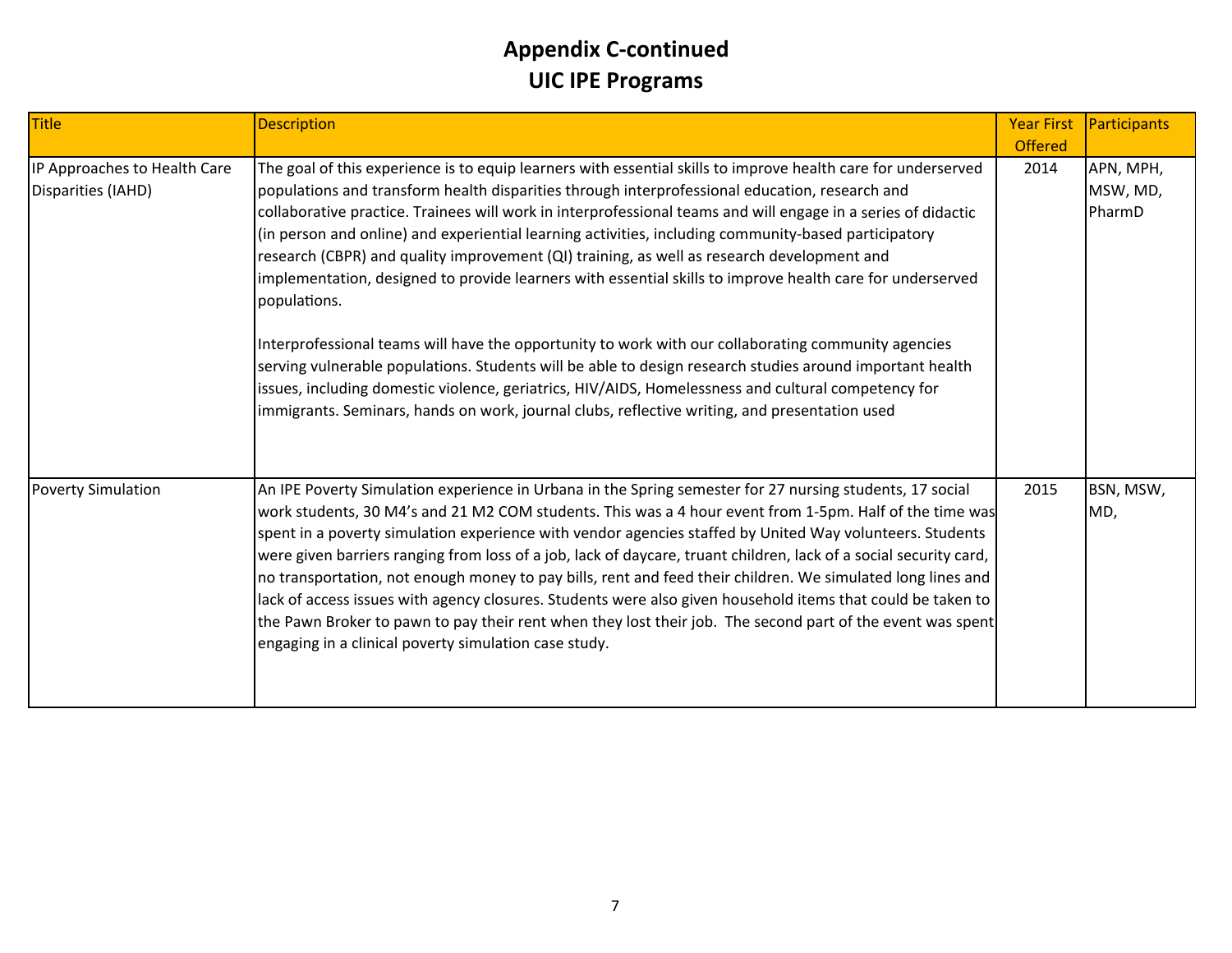| <b>Title</b>                           | <b>Description</b>                                                                                                                                                                                                                                                                                                                                                                                                                                                                                                                                                                                                                                                                                                                                                                                                                                                                                                                                                                                                                                                                                                                                                                         | <b>Year First</b><br><b>Offered</b> | Participants       |
|----------------------------------------|--------------------------------------------------------------------------------------------------------------------------------------------------------------------------------------------------------------------------------------------------------------------------------------------------------------------------------------------------------------------------------------------------------------------------------------------------------------------------------------------------------------------------------------------------------------------------------------------------------------------------------------------------------------------------------------------------------------------------------------------------------------------------------------------------------------------------------------------------------------------------------------------------------------------------------------------------------------------------------------------------------------------------------------------------------------------------------------------------------------------------------------------------------------------------------------------|-------------------------------------|--------------------|
| Peoria M4 IPE "Statement of<br>Intent" | Sixty 4th year medical student worked in 4 person teams to research roles and scope of practice of other<br>healthcare professionals. Each team was assigned a health profession to research based n a clinical specialty<br>that they were likely to pursue.<br>This learning experience was part of a 2 week course Internship Preparation course in the M4 year. The<br>course is geared toward getting students ready for residency and includes simulation based training,<br>orientation to milestones and drug review.<br>Interviews with members of the professions being researched were one source of information. The findings<br>of the students' research were the basis for a reflective writing assignment which included goals for their<br>own professional development in interprofessional practice, case studies on overlap of roles and scope of<br>practice and strategies for effective collaborative care. This led to a required assignment in their 2-week<br>intern preparedness course where they each wrote a "statement of intent for interprofessional practice" in<br>their future residency positions. Reflections were shared between groups at the end. | 2015                                | <b>MD</b>          |
| <b>IPE Shadowing Pilot</b>             | The UIC Chapter of the Institute for Healthcare Improvement is organizing a pilot program for IPE Clinical<br>Shadowing for a tentative late summer and early fall 2015 rollout. The pilot will offer a non-credit<br>experience for health professional students on the Chicago campus to shadow clinicians outside of their<br>retrospective fields, and will focus on providing students exposure to inter-professional workflows as well as<br>encouraging collaborative approaches to Quality Improvement through IHI.<br>Our IHI cohort is currently made up of UIC-Chicago Nursing, Medical, Public Health, and Occupational<br>Therapy students, and we welcome any health professional colleagues interested in becoming Mentors or<br>Mentees to reach out to our group.                                                                                                                                                                                                                                                                                                                                                                                                         | 2015                                | APN, MD,<br>PharmD |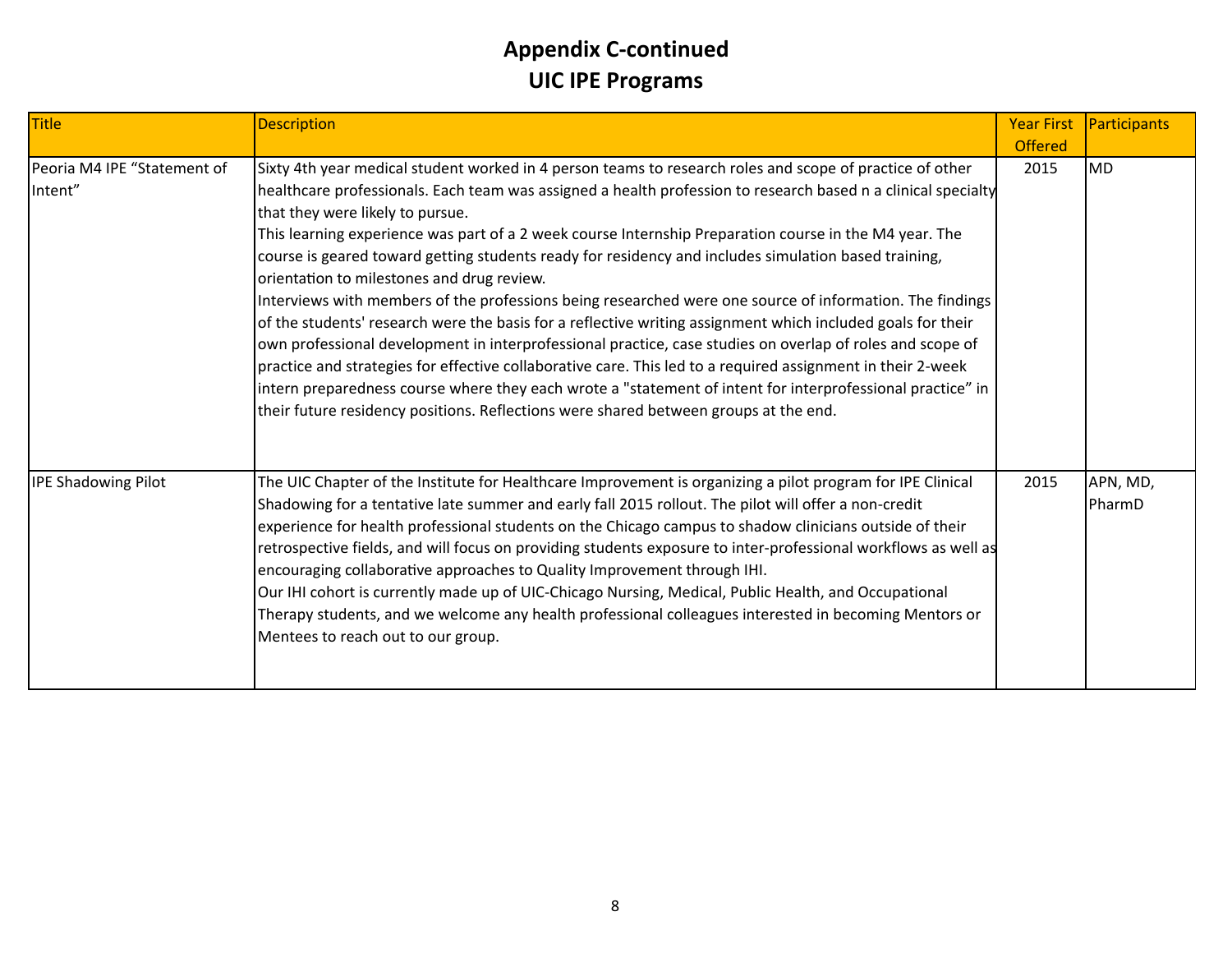| <b>Title</b>                                             | <b>Description</b>                                                                                                                                                                                                                                                                                                                                                                                                                                                                                                                                                                                                                                                                                                                                                                                                                                                                                                                                                                                        | <b>Year First</b><br><b>Offered</b> | Participants |
|----------------------------------------------------------|-----------------------------------------------------------------------------------------------------------------------------------------------------------------------------------------------------------------------------------------------------------------------------------------------------------------------------------------------------------------------------------------------------------------------------------------------------------------------------------------------------------------------------------------------------------------------------------------------------------------------------------------------------------------------------------------------------------------------------------------------------------------------------------------------------------------------------------------------------------------------------------------------------------------------------------------------------------------------------------------------------------|-------------------------------------|--------------|
| Occupational and Physical<br>Therapy Collaboration 2     | An Occupational Therapist and Physical Therapist came as guest speakers to a discussion of the value of<br>interprofessional collaboration as part of OT 564 - Leadership and Management in Occupational Therapy, a<br>class for second year OT students. Each practitioner discussed their role both individually and as a member<br>of the interdisciplinary team, noting the value to the practitioners as well as the client and their caregivers.<br>Specific questions were provided to the practitioners prior to the discussion and students were encouraged<br>to ask additional questions. Many students took advantage of this opportunity and informal feedback<br>received was that this was a very valuable experience for these students who are preparing to go on their<br>clinical rotations.                                                                                                                                                                                           | 2015                                | Іот          |
| Simulation Experience for BS in<br>Nursing and Dentistry | On April 27, 2015 6 students from the College of Nursing and 6 students from the College of Dentistry will<br>take place in a pilot IPE program. This event will take place in the simulation Lab at the College of Nursing.<br>This all day event will be comprised of two parts. The morning will consist of a variety of team building<br>exercises in small groups. These exercises will include health care and non-health care related topics as part<br>of an effort to address IPEC competencies and create working group dynamics for the afternoon in the<br>simulation lab.<br>The afternoon simulation exercise will revolve around a dental patient having an acute anaphylatic reaction<br>(TYPE I Hypersensitivity) to latex during a dental appointment. This leads to angioedema of the tongue and<br>airway management crisis. The students will work in groups of two (nurse & dentist) in the simulated<br>patient management<br>Quantitative and qualitative data will be collected. | 2015                                | BSN, DDM     |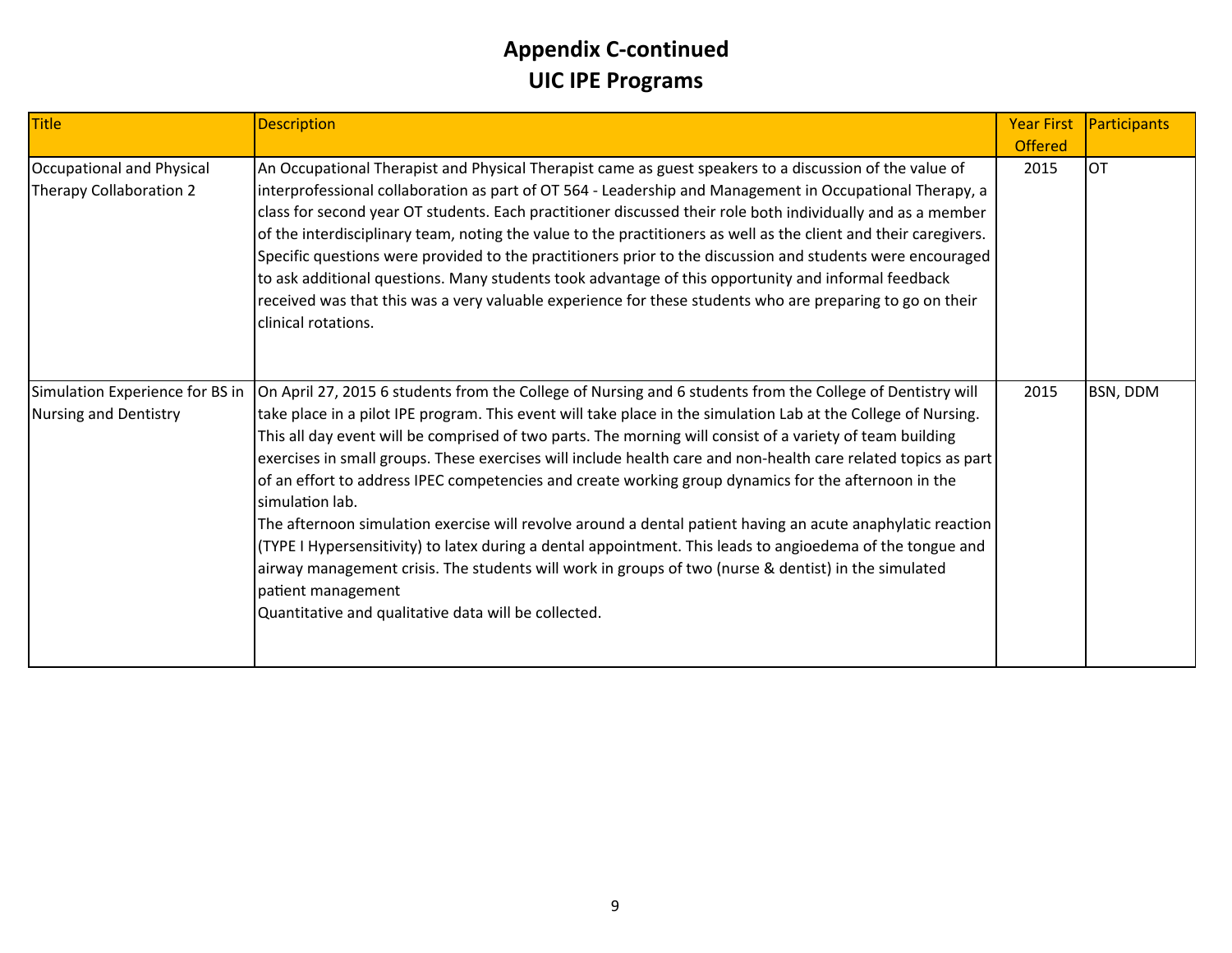| <b>Title</b>                                                                                                             | <b>Description</b>                                                                                                                                                                                                                                                                                                                                                                                                                                                                                                                                                                                                                                                                                                                                                                                                                                                                                                                                                                                                                                                                                                                                                                                                                                                                                                                                              | <b>Year First</b><br><b>Offered</b> | Participants       |
|--------------------------------------------------------------------------------------------------------------------------|-----------------------------------------------------------------------------------------------------------------------------------------------------------------------------------------------------------------------------------------------------------------------------------------------------------------------------------------------------------------------------------------------------------------------------------------------------------------------------------------------------------------------------------------------------------------------------------------------------------------------------------------------------------------------------------------------------------------------------------------------------------------------------------------------------------------------------------------------------------------------------------------------------------------------------------------------------------------------------------------------------------------------------------------------------------------------------------------------------------------------------------------------------------------------------------------------------------------------------------------------------------------------------------------------------------------------------------------------------------------|-------------------------------------|--------------------|
| Mentored APN Experience to<br>Develop Interprofessional Role<br>Competencies for Medical and<br><b>Pharmacy Students</b> | During twelve weeks in the Fall 2015 semester a Rockford DNP student will begin an interprofessional<br>education (IPE) project that will pair second year medical and third year pharmacy students for four hours<br>job-shadowing advanced practice nurse (APN) mentors. The three clinical sites will be at Rockford<br>Memorial Health System: at the Heart and Vascular Clinic, the Obstetrics and Gynecologic Clinic and at the<br>Trauma Services Clinic. These job-shadowing experiences seek to increase the knowledge of the role of<br>APNs as members of the interprofessional team and increase the knowledge of interprofessional<br>collaborative team practices as measured by pre- and post-program surveys related to understanding about<br>health care provider roles, interprofessional roles, and the roles of APNs on a health care team.<br>The intended outcome for the job-shadowing experience would be an increase in knowledge of the roles<br>and responsibilities of the other health care disciplines with whom the students will eventually work, as this<br>understanding promotes collaboration in their practices. The knowledge and collaboration of roles<br>enhances advanced problem solving, promotes innovative solutions regardless of rank or discipline, and<br>leads to higher standards of care for the patient. | 2015                                | APN, MD,<br>PharmD |
| Home Care Setting                                                                                                        | Medication Reconciliation in the A 2 hour lecture is provided by a College of Pharmacy faculty member to students in NURS 420 Clinical<br>Synthesis. The purpose of the lecture is to prepare the students to conduct a full home assessment of a high<br>risk patient which is part of the course requirements. Content of the lecture focused on drug therapy of<br>diseases that would be commonly present in home care patients. Students are taught to do medication<br>reconciliation.                                                                                                                                                                                                                                                                                                                                                                                                                                                                                                                                                                                                                                                                                                                                                                                                                                                                    | 2015                                | <b>BSN</b>         |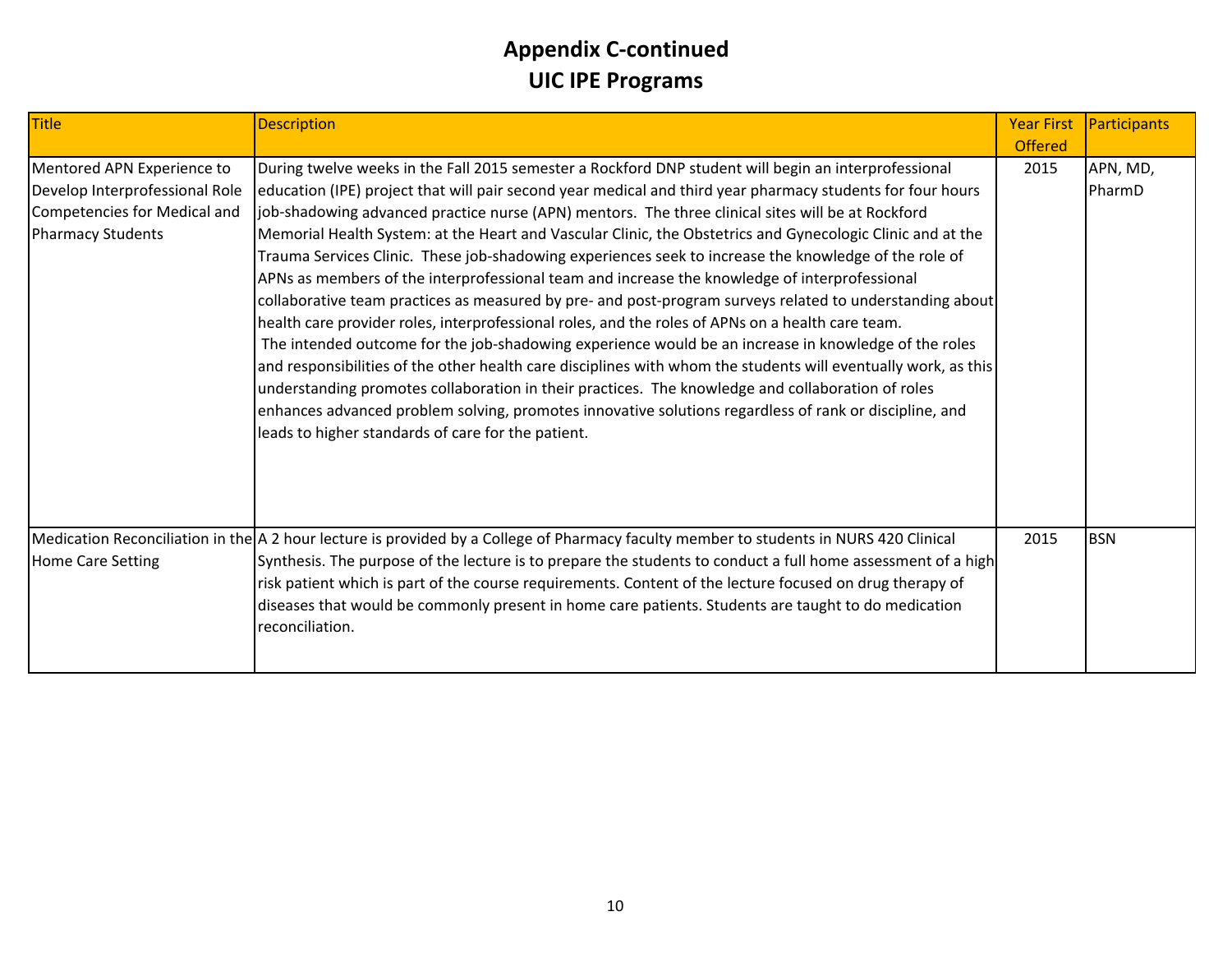| Title                                              | <b>Description</b>                                                                                                                                                                                                                                                                                                                                                                                                                                                                                                                                                                                                                                                                                                                                                                                                                                                                                                                                                                                                                  | <b>Year First</b><br><b>Offered</b> | Participants |
|----------------------------------------------------|-------------------------------------------------------------------------------------------------------------------------------------------------------------------------------------------------------------------------------------------------------------------------------------------------------------------------------------------------------------------------------------------------------------------------------------------------------------------------------------------------------------------------------------------------------------------------------------------------------------------------------------------------------------------------------------------------------------------------------------------------------------------------------------------------------------------------------------------------------------------------------------------------------------------------------------------------------------------------------------------------------------------------------------|-------------------------------------|--------------|
|                                                    | Clinical Tutorial for M2 Students This course is taught to the 2nd year medical students by the Department of Internal Medicine. In addition<br>to physician faculty, students are taught by instructors from several different professions. The course is<br>directed by a staff member with a PhD in Counselor Education, a Registered Nurse and an Advanced<br>Practice Nurse provide a session a program called AIDET (Acknowledge, Introduce, Duration, Explanation<br>and Thank You): Five Steps to Achieving Satisfaction. Other experiences overseen by an RN includes clinical<br>skills training, a difficult patient encounter (case developed by the course director who has a PhD in<br>Counselor Education), participation in an Objective Structured Clinical Examination (OSCE). As part of this<br>course the students are introduced to inpatient care and perform history and physical examination on<br>inpatients.<br>The students are evaluated by faculty, peers, near peers, self and standardized patients | 2015                                | <b>MD</b>    |
| Occupational and Physical<br>Therapy Collaboration | An Occupational Therapist and Physical Therapist guest speakers facilitated a discussion on the value of<br>interprofessional collaboration as part of the course OT 564 - Leadership and Management in Occupational<br>Therapy, a class for second year OT students. Each practitioner discussed their role both individually and as<br>a member of the interdisciplinary team, noting the value to the practitioners as well as the client and their<br>caregivers. Specific questions were provided to the practitioners prior to the discussion and students were<br>encouraged to ask additional questions. Many students took advantage of this opportunity and informal<br>feedback received was that this was a very valuable experience for these students who are preparing to go<br>on their clinical rotations.                                                                                                                                                                                                         | 2015                                | <b>OT</b>    |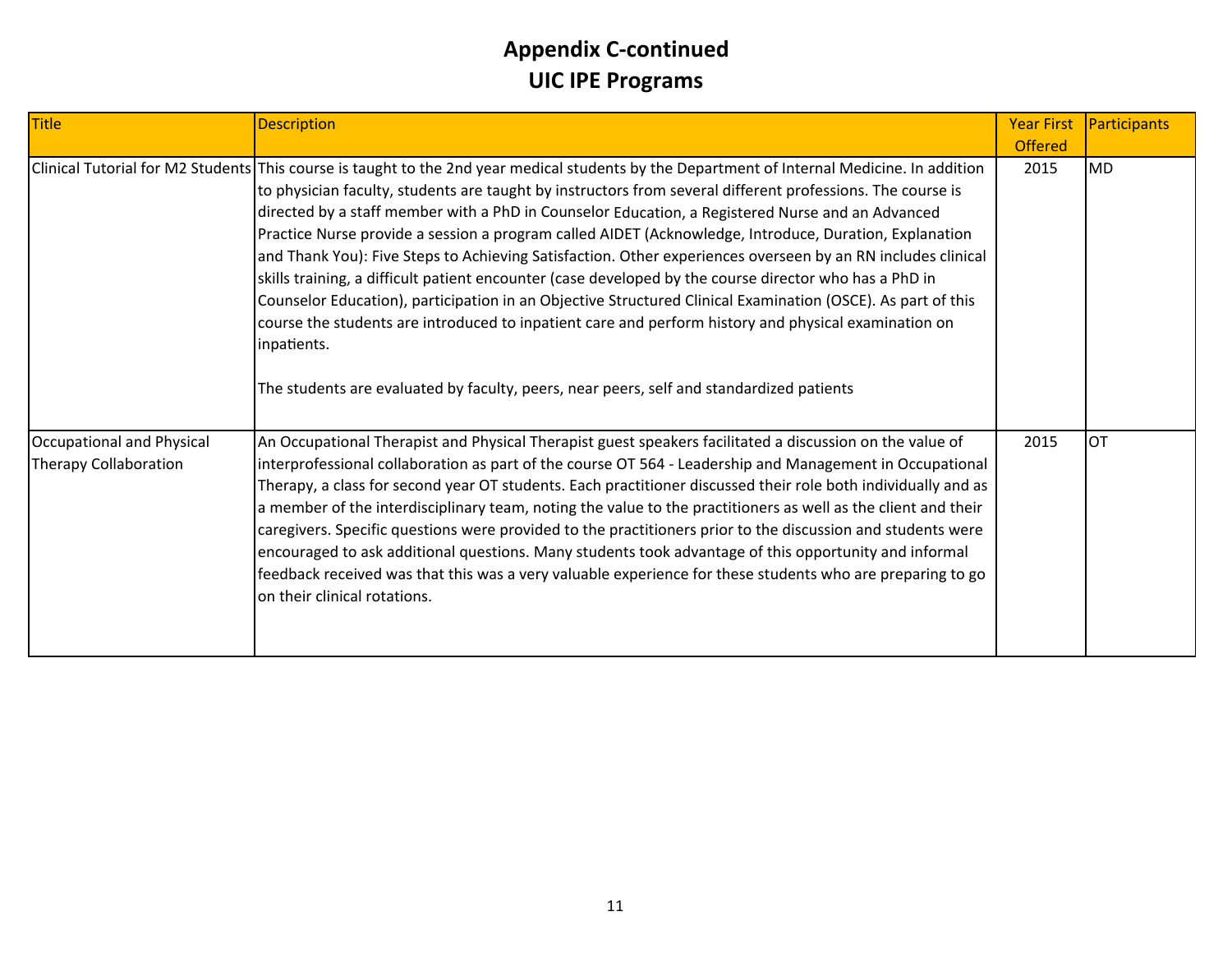| Title                                                             | <b>Description</b>                                                                                                                                                                                                                                                                                                                                                                                                                                                                                                                                                                                                                                                                                                                                                                                                                                                                                                                                                                                                                                                                                                                                                                                                                                                                                          | <b>Year First</b><br><b>Offered</b> | Participants |
|-------------------------------------------------------------------|-------------------------------------------------------------------------------------------------------------------------------------------------------------------------------------------------------------------------------------------------------------------------------------------------------------------------------------------------------------------------------------------------------------------------------------------------------------------------------------------------------------------------------------------------------------------------------------------------------------------------------------------------------------------------------------------------------------------------------------------------------------------------------------------------------------------------------------------------------------------------------------------------------------------------------------------------------------------------------------------------------------------------------------------------------------------------------------------------------------------------------------------------------------------------------------------------------------------------------------------------------------------------------------------------------------|-------------------------------------|--------------|
| ICU Simulation Lab for OT and<br><b>Nursing</b>                   | 2nd year Occupational therapy students (38) and senior bachelor of science nursing students (30) work<br>together to complete an evaluation of a standardized patient in an ICU setting. The OT students are<br>assigned to complete an initial OT evaluation of a patient who was admitted after having a stroke. The<br>nursing students participated as indicated or requested. The students complete a chart review together.<br>The patient case is a female who has had a stroke and the case is presented as printouts from an electronic<br>medical record that includes admitting notes and progress notes. Nursing and OT students discuss their<br>respective roles in this patient's care and interact with one another throughout the patient evaluation.<br>The students are divided into 2 sessions - 8 groups in 1st and 7 groups in the 2nd session. Each session was<br>2 hours total. Students had approximately 20 minutes for the chart review and 45 minutes for the patient<br>evaluation. Nursing students were trained to play the standardized patient role in addition to participating<br>in the simulation as nurses. There were 2-3 OT students and 1 nurse in each group.<br>Students debrief with standardized patient and then they convene to debrief again as big group. | 2015                                | BSN, OT      |
| An interprofessional approach<br>to teaching physical exam skills | A musculoskeletal workshop to instruct musculoskeletal examination was designed for a class of 190 second<br>year medical students (M2s) in collaboration with approximately 20 doctor of physical therapy (DPT3s)<br>students and faculty. The M2s worked in small groups of 12-14 students, had a standardized patient, and<br>were led by a 1-2 DPT3s, a fourth-year medical student (M4), and faculty member.<br>In return, an abdominal exam workshop was implemented with 50 DPT2 students with the learning<br>objective of ruling out a non-musculoskeletal source of trunk and spine pain. 10 M4s were trained with the<br>medical faculty, and each group of 5 DPT2 students partnered with a SP and M4. The M4s led each small<br>group with a demonstration of the exam followed by practical activities with the DPT2s.<br>Both activities received high student evaluation scores as valuable learning experiences.                                                                                                                                                                                                                                                                                                                                                                           | 2016                                | MD, DPT      |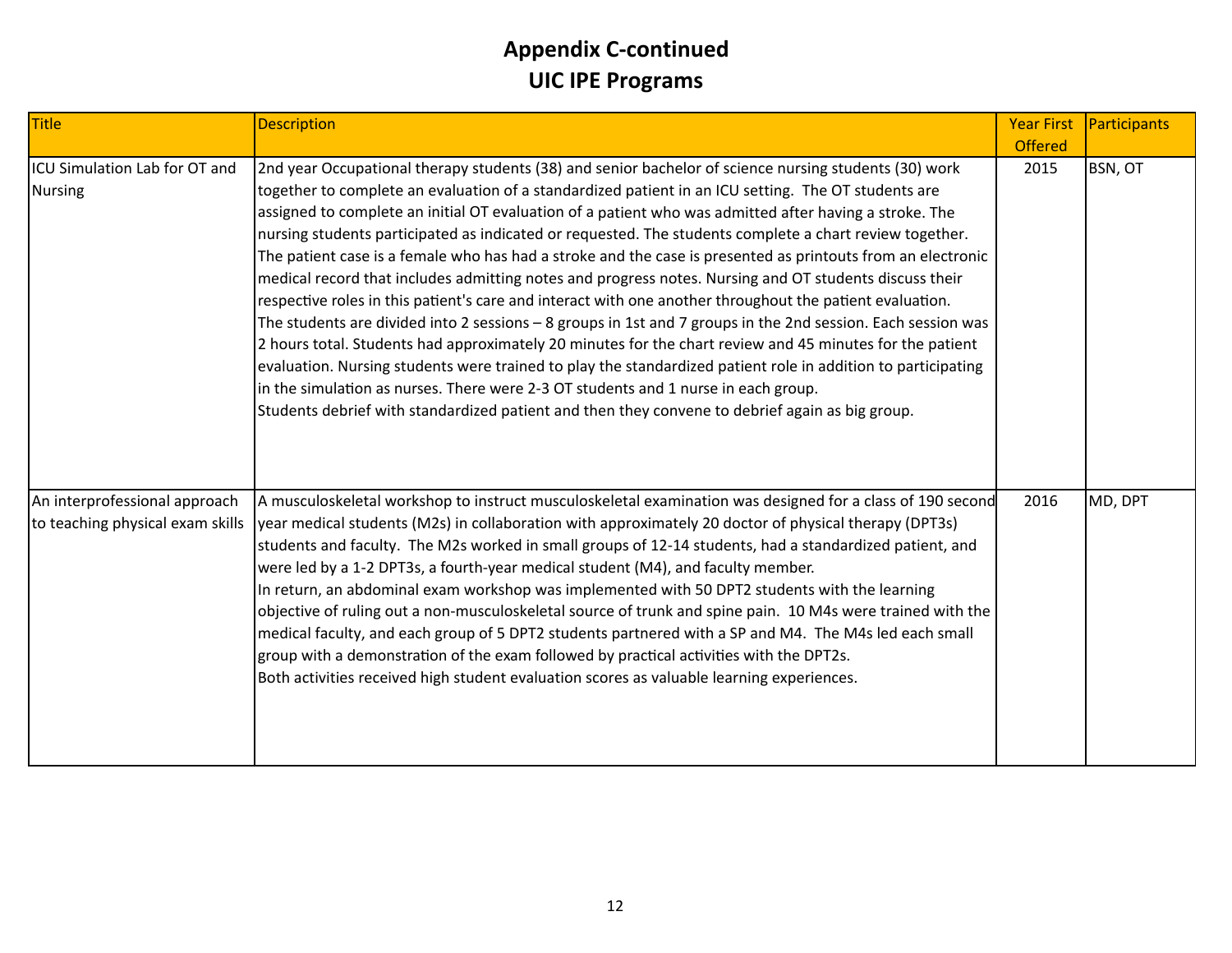| <b>Title</b>                                                                                           | <b>Description</b>                                                                                                                                                                                                                                                                                                                                                                                                                                                                                                                                                                                                                                                                                                                                                                                                                                                                                                                                                                                                                                                                                                                                                              | <b>Year First</b><br><b>Offered</b> | Participants                                 |
|--------------------------------------------------------------------------------------------------------|---------------------------------------------------------------------------------------------------------------------------------------------------------------------------------------------------------------------------------------------------------------------------------------------------------------------------------------------------------------------------------------------------------------------------------------------------------------------------------------------------------------------------------------------------------------------------------------------------------------------------------------------------------------------------------------------------------------------------------------------------------------------------------------------------------------------------------------------------------------------------------------------------------------------------------------------------------------------------------------------------------------------------------------------------------------------------------------------------------------------------------------------------------------------------------|-------------------------------------|----------------------------------------------|
| Undergraduate Course in<br>Bioethics, Law, and<br>Professionalism in<br><b>Rehabilitation Sciences</b> | This course presents an overview of the legal issues facing the health care industry. It provides students<br>with a basic working knowledge of the ethical and legal issues that shape much of professional clinical<br>practice. It is a comprehensive and inclusive review of a wide variety of health care issues that impact<br>patients, providers, and society as a whole. Students are provided with a realistic knowledge of health law<br>and its application to the real world scenarios and ethical dilemmas.<br>This class is offered face-to-face in a 50-minute format; each week there will be two interactive, case-based<br>lectures followed by a smaller discussion section for case conference, reflection, and debriefing.                                                                                                                                                                                                                                                                                                                                                                                                                                | 2016                                | Pre-<br>Professional<br>(open to<br>anyone)  |
| Clinical Informatics Fellowship                                                                        | This one credit-hour, seminar style course offers a critical examination of philosophical, religious,<br>professional, and social issues that emerge in the context of clinical care at the end of life. The cases that<br>clinicians face day to day may be influenced by a range of factors; for example, religion, culture, and policy<br>impact decision-making at birth, death, and most places in between. Patients are random but rarely<br>controlled - our lives are messy between personal values, comorbidities, institutions and people who<br>manage care, and the psycho-social factors that ping-pong between the lot. The focus of the class is on<br>ethical and legal questions regarding how decisions are made and the attendant normative claims of how<br>they should be made. The goal of this class is to identify and explore a variety ethical and legal problems<br>raised by human mortality as it collides with modern medical practice and healthcare policy; topics such as,<br>patient autonomy, informed consent, shared decision-making, use and withdrawal of life support systems,<br>and euthanasia will be widely discussed and analyzed. | 2016                                | Post-<br>Professional<br>(open to<br>anyone) |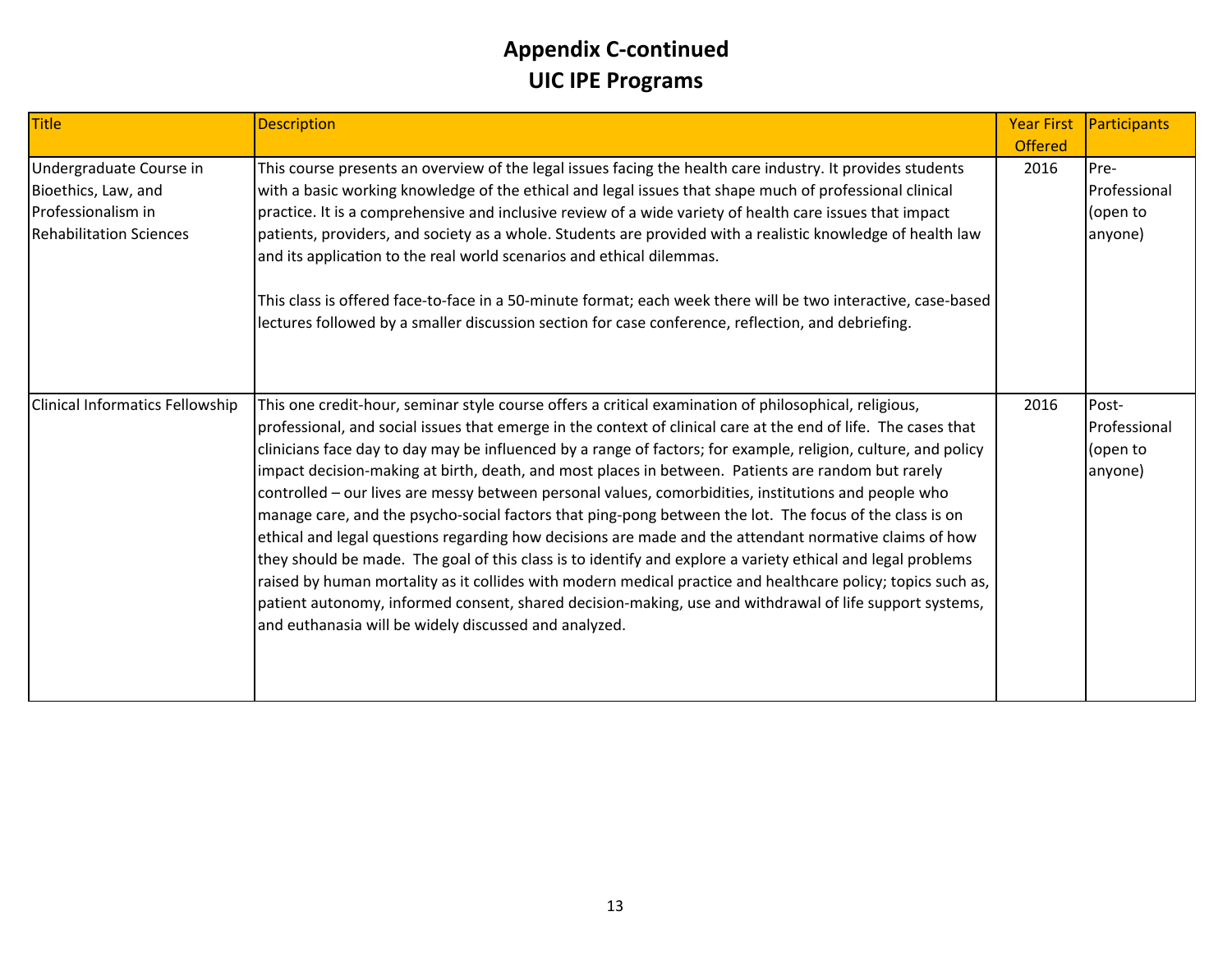| Title                                              | <b>Description</b>                                                                                                                                                                                                                                                                                                                                                                                                                                                                                                                                                                                                                                                                                                                                                                                                                                                                                                                                                                                                                                                                                                                                                                                           | <b>Year First</b><br><b>Offered</b> | Participants            |
|----------------------------------------------------|--------------------------------------------------------------------------------------------------------------------------------------------------------------------------------------------------------------------------------------------------------------------------------------------------------------------------------------------------------------------------------------------------------------------------------------------------------------------------------------------------------------------------------------------------------------------------------------------------------------------------------------------------------------------------------------------------------------------------------------------------------------------------------------------------------------------------------------------------------------------------------------------------------------------------------------------------------------------------------------------------------------------------------------------------------------------------------------------------------------------------------------------------------------------------------------------------------------|-------------------------------------|-------------------------|
| Integrated Community<br>Behavioral Health Training | The program includes students from 3 universities (Chicago School of Professional Psychology, Governors<br>State Univ. and UIC). It is conducted in partnership with Treatment Alternatives for Safe Communities<br>(TASC) - a Chicago based social services organization. The practicum is supervised by TASC and located in<br>the Cook County Justice system. Students attend a weekly seminar focused on disciplinary and IPE issues;<br>debriefing opportunities are provided and at the end of the program the students make recommendations<br>for improvement of clinical and non-clinical services for this population. The seminar part of the program<br>includes a policy project that is developed by the TASC trainees. For the practicum, they may be assigned to<br>a specific specialty court (such as court for pregnant women), or a diversion program, They may be doing<br>clinical assessment, case management, running groups, some kind of program improvement to expand<br>program, or they can participate in one of TASC's policy initiatives.<br>The number of hours for the project is different for students depending on which university and which<br>program they are from. | 2016                                | MPH, MSW,<br>Psychology |
| Medical Humanities and Social<br>Sciences (MHSS)   | This is a multistage course that begins in the M2 year and has activities that continue through the M3 and<br>M4 years into the M4 Medicine and Society Clerkship. In the M2 and M3 years there are 6 five hours<br>sessions and the student participate in the Peoria IPE day. In the M4 years it is part of the 2 week full time<br>clerkship experience.<br>One of the M2 sessions includes a case discussion and care plan development and the intent is to include<br>nursing students and social work students.<br>The topics in the course vary but examples include the Accountable Care Act, death and dying, a poverty<br>simulation and a panel discussion on disability that includes patients and caregivers. The sessions are led by<br>a variety of faculty from within and outside health care (social workers, nurses, economists, attorneys,<br>historians, sociologists). Students are assigned to small groups and assignment include readings,<br>completion of a research paper, oral presentations and role play).                                                                                                                                                                    | 2016                                | MD, MSW,<br><b>BSN</b>  |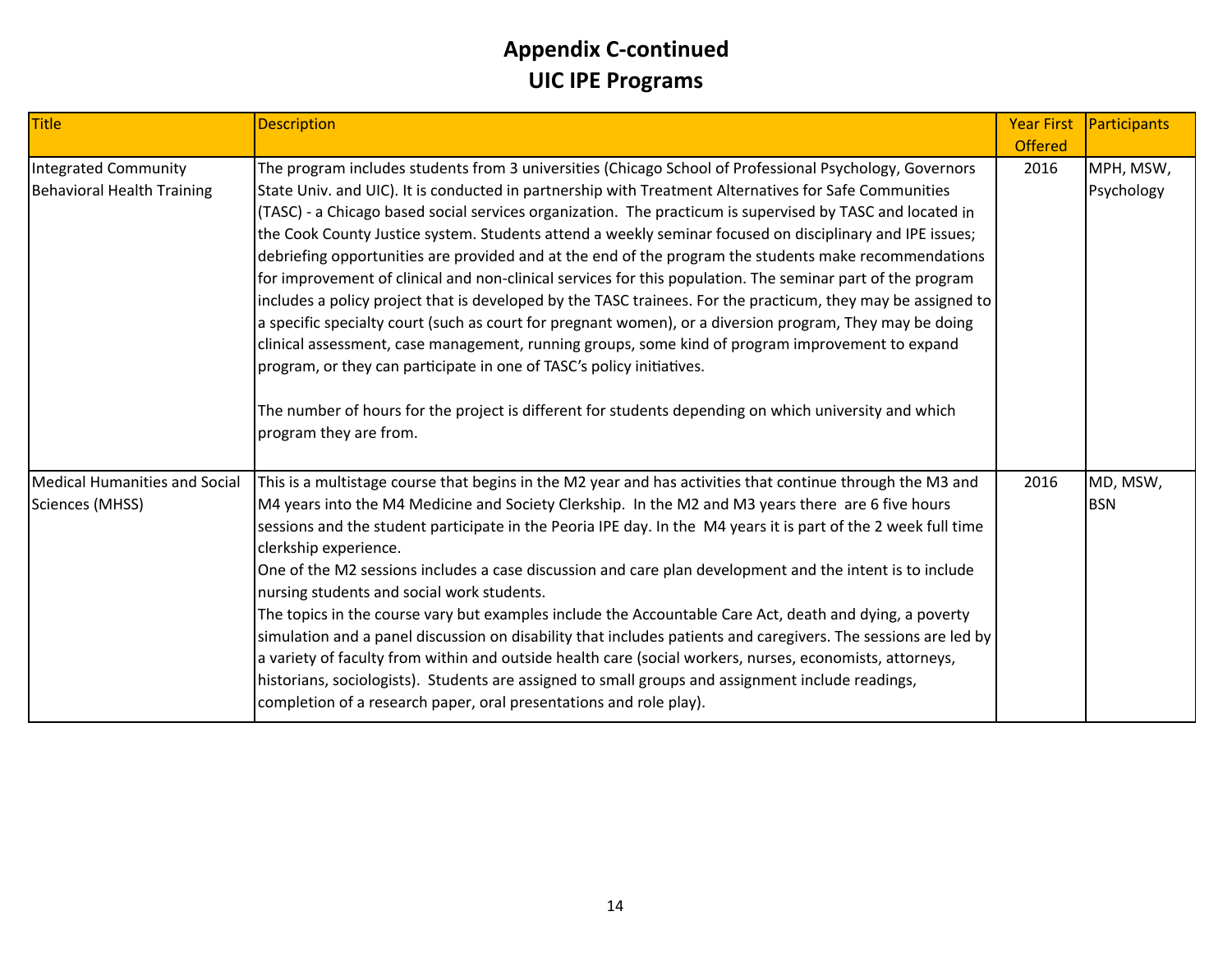| <b>Title</b>                   | <b>Description</b>                                                                                           |                | Year First Participants |
|--------------------------------|--------------------------------------------------------------------------------------------------------------|----------------|-------------------------|
|                                |                                                                                                              | <b>Offered</b> |                         |
| Interprofessional Prescription | This session is part of a required course - Essentials of Clinical Medicine (ECM) that has both M1 and M2    | 2016           | MD, PharmD              |
| <b>Writing Exercise</b>        | students enrolled but this experience is only for the M2 students.                                           |                |                         |
|                                | The session begins with a 30 minute plenary given by a College of Pharmacy faculty member and covers         |                |                         |
|                                | content such as writing prescriptions and "do not use" abbreviations. After the plenary, there is 2 hours of |                |                         |
|                                | discussion about professional roles, degree required and training with the students in small groups of about |                |                         |
|                                | 10-12. The discussion groups are usually led by a fourth year medical student and medical faculty. 4th year  |                |                         |
|                                | pharmacy students have also served as discussion leaders.                                                    |                |                         |
|                                |                                                                                                              |                |                         |